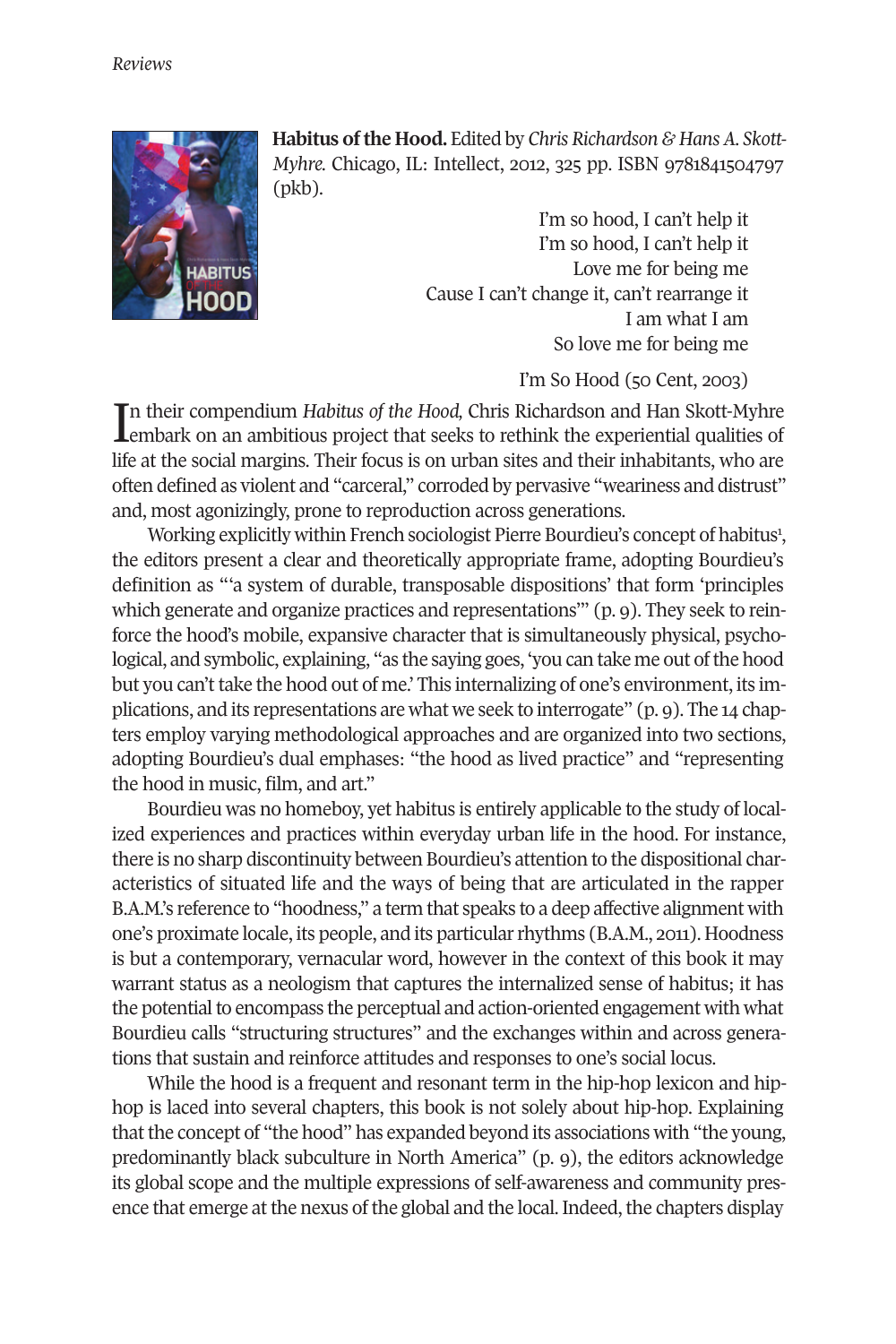an impressive global perspective with analyses of hood life in the U.S., Canada, Australia, and Serbia, as well as references to the regional permutations—banlieus, barrios, favelas, ghettoes, and periferias—that emerge and proliferate worldwide. Scholars and rap artists alike may thus find inspiration in the spatial contours of the hood and the disposition of hoodness, yet Ice Cube's suggestion that "every hood's the same" (Ice Cube, 2006) is contested by contributor Tamari Kitossa who reminds us that hoods are "institutionalized in ways that are unique to the development of the state and society in which they exist" (p. 127).

The essays introduce a variety of institutional settings and sites of power that are situated in tension or dialogue with the sphere of the hood, including political and policy domains, real estate sectors, music and film industries, museums and gallery spaces, and schools. This tension is important within the book's specific contexts, since the hood exists in dialectical relation to other places and spaces or, as the essays frequently assert, as a place and space of Otherness. The tensions of difference also take the shape of resistance in several chapters, a theme that is emphasized by the book's cover, with its American flag imagery and the symbolic antagonism suggested by a close-up photo of a boy's dirt-encrusted hand with a prominently extended middle finger.

The diversity of studies reveals the richness of the theory of habitus; this is evident when, for instance, Sarah Baker, Andy Bennett, and Patricia Wise delve into the conflict between longstanding (and skeptical) inhabitants of Australia's Gold Coast region, opportunistic real estate vultures, and the optimistic buyers who seek a piece of a well-packaged dream. The hood is embraced and reviled depending on whose perspectives are privileged or whose interests are deemed to be most urgent. The malleability of the hood emerges when it is conceived both as an anchoring component in place-based historical narratives of habitus and as an element to be managed (or squashed) in urban development initiatives. Erin Morton and Sarah Smith open their chapter with an account of the 2002 destruction of a six-year Tent City settlement erected along Toronto's desirable waterfront region, a site that was eventually reclaimed by the U.S. Home Depot corporation. Their chapter covers the slippages between space, politics, and artistic appropriation and the habitus that can evolve in occupied or land "squat" conditions. While the book's production schedule almost surely disallowed inclusion of the 2011 Occupy movement, this chapter—and several others too—raises interesting points that are particularly salient in its aftermath. *Habitus* offers a means of analyzing Occupy's spontaneous communities and instant hoods that were forged in retaliation against the vagaries of corporate and government power that permeate the world's cities and extend through caustic neoliberal agendas. Indeed, if time had been kinder, a chapter on the subgroup Occupy the Hood would have been most welcome.

While only two chapters in the tome seem slightly misplaced (Pamela and Justin Hollander's essay on activist literature and urban education and Katie Sciurba's piece on the hood, hip-hop, and urban school curricula), two other chapters that stand out are those employing autoethnography. While I admit to a general indifference to the methodology, I found here that the chapters by Stephen Muzzatti and by Donna Nicol and Jennifer Yee provided the most grounded sense of life in the hood, with the au